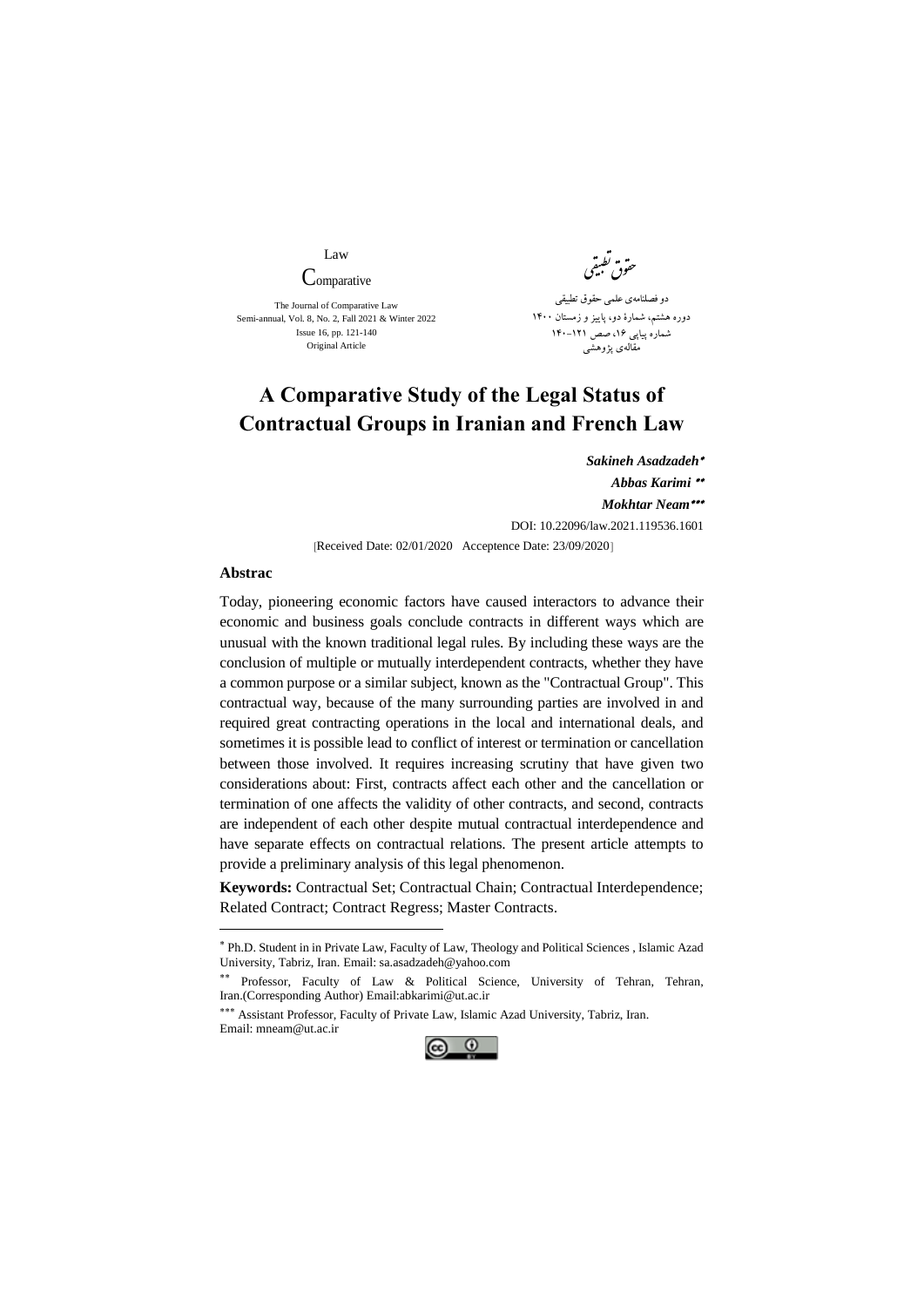30 Abstract & Bibliographies in English

## **Bibliography**

## *A) Books and Articles*

- Aminzadeh, Elham & Aghababaei Dehkordi, Peyman (2013). "Comparison of investment in oil projects through concession contracts and joint ventures", *Journal of Culmination of Law*, New Volume, No. 4, pp. 169-185.
- Asadzadeh, Sakineh (2019). *Legal status of contractual groups*, 1th Edition, Tehran: Amjad Publications.
- Aynès, Laurent, obs. ss. Com. 4 avr. 1995, préc.
- Aynes, Laurent. (1998). *Groupe de Contrats: Effets de l'annulation de la vente sur le pret et le Cautionnement* : Recueil Dalloz, p.32.
- Bahmaei, Mohammad Ali & Moradi, Fahimeh (2015). "The party to the arbitration clause in the contractual group", *International Law Journal*, No. 52, pp. 35-60.
- Caffagi, Fabrizio (2011). *Contractual networks, inter- firm cooperation and economic growth*, Elgar online
- COMMISSION REGULATION (EU) No 330/2010 of 20 April 2010 on the application of Article 101(3) of the Treaty on the Functioning of the European Union, Official Journal of the EU.
- Gomez Pomer, Fernando (2011). *Long Term Contracts: a Contractual Law and Economics Framework*, Universitat Pompeu Fabra, Barcelona NYU School of law.
- Hasanzadeh, Heidar (2017). *Business Law (Commercial Companies); generalities of public and private joint stock companies and companies with analytical and practical review and operating procedure of the companies registration office*, Volume 1, 1th Edition, Tehran: Khorsandi Publications.
- J. NÉRET. (1979). *Le sous-contrat*, préf. P. CATALA, t. 163, LGDJ.
- Katouzian, Naser (2018). *Civil Law Course: Public Rules of Contracts*, Volume 1, 1th Edition, Tehran: Ganje-Danesh Publications.
- Kerhuel, Corentin. (2009). La nature de la responsabilité dans un groupe de contrats, En ligne:*http://www.legavox.fr/blog/corentin-kerhuel/natureresponsabilite-dans-groupe-contrats 319.htm#.WIMJLaMh7IU.*
- Mazeaud, Denis. (2011). *Groupes de contrats: liberté contractuelle et réalité économique*, (Paris II) Recueil Dalloz, p. 566.
- Pair & Frankenstein 2011, p. 1063
- Parsapour, Mohammad Bagher & Valayi, Mohammad (2014). "Jurisprudential and Legal Analysis of Sukuk Istisna", *Journal of Private Law Studies*, Volume 44, No. 3, pp. 327-334.
- Pireh, Majid (2007). *Principles of parallel forward contract***,** Center for Research, Development and Islamic Studies of Security and Exchange Organization.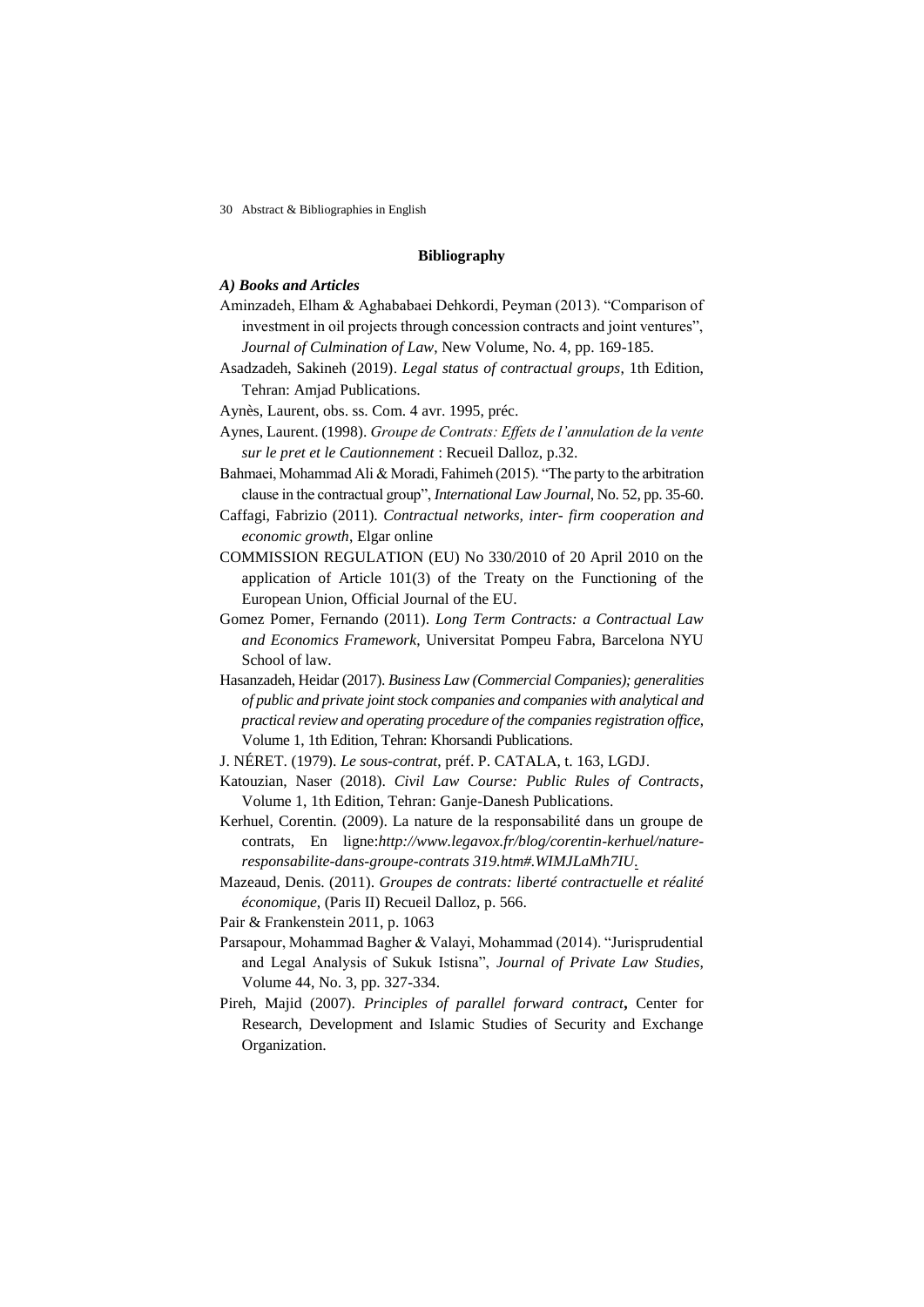- Quelques aspects de L'indivisibilité en driot suisse, Revue des Contrats-Chroniques, PDC. Juillet 2019, *https://www.labase-lextenso.fr/revue-descontrats/RDCO2013-3-049.*
- R. Macneil, Ian. (1985). *Relational contract: what we do and do not know*, Wisconsin law review, Hein Online, Wis. L. Rev.483. En ligne:*[https://www.legifrance.gouv.fr/affichTexte.do?cidTexte=JORFTEX](https://www.legifrance.gouv.fr/affichTexte.do?cidTexte=JORFTEXT000026304871) [T000026304871](https://www.legifrance.gouv.fr/affichTexte.do?cidTexte=JORFTEXT000026304871)*
- Shiravi, Abdul Hossein & Babapour, Mohammad (2011). "Bona fide in Vertical Agreements", *Legal Journal of Justice (Scientific-Research)*, Vol. 75, No. 75, pp. 9-36.
- Shoarian Sattari, Ebrahim (2015). *Cession of contract (General Theory-Nominate contract)*, 1th Edition, Institute of Legal Studies and Research of Shahredanesh, pp. 310-317.
- Teubner, [Gunther,](https://www.bloomsburyprofessional.com/uk/author/gunther-teubner) Everson [Michelle](https://www.bloomsburyprofessional.com/uk/author/michelle-everson) (2011). *Networks as Connected Contracts*, Edited with an Introduction by Hugh Collins, «Business networks consist of several independent businesses that enter into interrelated contracts, conferring on the parties many of the benefits of coordination achieved through vertical integration in a single firm, without creating a single integrated business such as a corporation or partnership»: Hurt Publishing. p.301.
- Teyssié, Bernard. (1975). *Les groupes de contrats*, préf. J. M. MOUSSERON, t. 139, LGDJ, p. 328.

*B) Judicial Decisions*

3 ème Civ., 5 juillet 1995; Cass. Com., 15 janvier 2002 ; 3ème Civ., 26 mars 2003 Arrêt Besse, Grands arrêts, 11e éd., t. 2, no 171-174, D. 1991.549, Assémble de pléniére, 12 juillet 1991

Arrêt en date du 21 juin 1988, la première

Arrét Sedri, Cass. Com. 4 avr. 1995, n°93-14.585 et 93-20.029, (l'indivisibilité des conventions [repose] sur la considération de chacune d'entre elles par les parties comme une condition de l'existence des autres et non pas sur la nature spécifique de l'objet loué par rapport aux utilisations envisagées »

Ass.Pl. October 9, 2006.

Assemblée plénière, du 7 février 1986, 84-15.189

Cass, 3st. civ, 28 nov 2001, 00-13.559 00-14.450

Cass. 1st civ. 8 March 1988, JCP 1988. II. 21070

Cass.civ. 1er juillet 1997.

Cass.com, 1<sup>er</sup> civ., n° 951, 28.oct.2010 (09-16.913).

Civ. 1re, 28 oct. 2010, n°09-68.014.